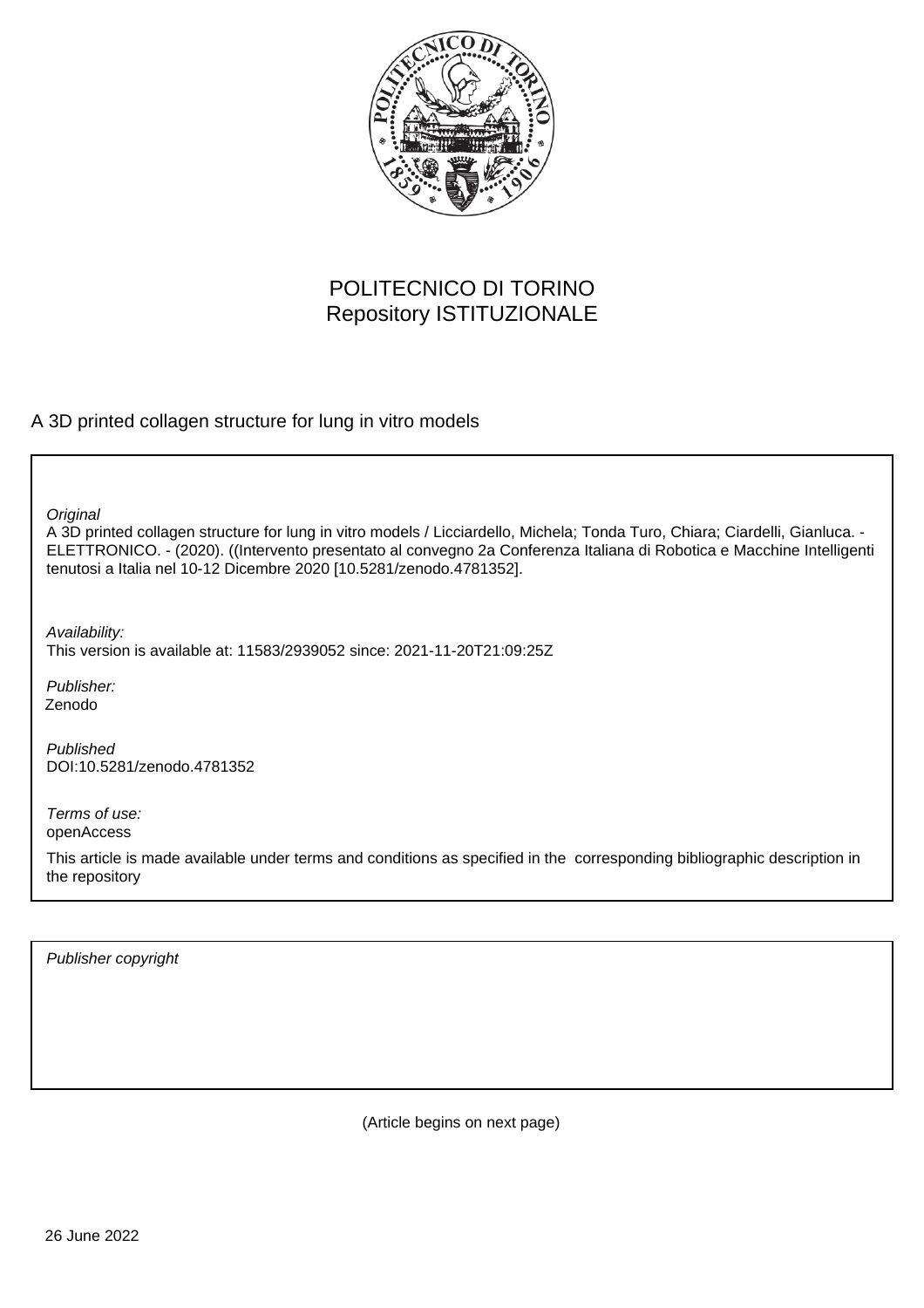# A 3D printed collagen structure for lung *in vitro* models

Michela Licciardello Politecnico di Torino, Turin, Italy Interuniversity Center for the promotion of the 3Rs principles in teaching and research, Italy michela.licciardello@polito.it

Chiara Tonda-Turo Politecnico di Torino, Turin, Italy Interuniversity Center for the promotion of the 3Rs principles in teaching and researchn, Italy POLITO BIOMedLAB, Politecnico di Torino, Turin, Italy chiara.tondaturo@polito.it

Gianluca Ciardelli Politecnico di Torino, Turin, Italy Interuniversity Center for the promotion of the 3Rs principles in teaching and research, Italy POLITO BIOMedLAB, Politecnico di Torino, Turin, Italy Department for Materials and Devices of the National Research Council, Institute for the Chemical and Physical Processes, Pisa, Italy gianluca.ciardelli@polito.it

*Abstract***— The design of a system to model the complex structure of human lung was developed through fabrication of 3D printed collagen type I hydrogel. This model can be applied for the investigation and identification of therapeutic strategies for lung cancer.** 

## *Keywords—Lung, 3D bioprinting, collagen*

#### I. INTRODUCTION

Lung cancer is the leading cause of cancer death around the world. Non–small cell lung cancer (NSCLC) is the most frequent histologic type and undergoing to surgical resection. Among the different type of NSCLC, the adenocarcinoma is the most common (about 40% of lung cancer) and arises from the epithelial alveolar cells[1]. Alveoli are the terminal functional structure of the lungs in which the gas exchange between air and blood takes place.

Management of lung disease often includes drug therapy, oxygen therapy, radio therapy, surgery, and lung transplantation. Unfortunately, due to lack of donated lungs many patients on transplantation lists will succumb to the disease before transplantation. Furthermore, the development of safe and effective therapies is currently constrained by the lack of a robust preclinical and experimental models that can reproduce the behavior of tissues. Existing animal models have been developed to study the evolution of disease and identify several key mediators in pathology as an alternative to testing on a living whole-body system[2]. Nevertheless, some therapies that showing efficacy in limiting lung pathologies in pre-clinical animal models have failed human clinical trials due to the different airway anatomy and lung cell biology between animal and human models[3]. For these reasons, there is a crucial need for *in vitro* **models** that can quickly and reliably predict drug safety and efficacy in humans during preclinical studies. Two-dimensional (2D) models enable study of cell responses in a controlled setting



stable gel structure. Fig. 1 *Illustration of a realistic model organ model approach.* 

with the ability to tweak individual cell responses to soluble cues, matrix molecules and matrix mechanics. Nevertheless, 2D cell culture models are unable to mimic the 3D nature as well as the mechanical and architectural behaviour of lung tissue[4]. Therefore, successful **3D models** have been developed to replicate native lung tissue microenvironment with greater accuracy. Successful **3D models** are those which replicate cell-cell and cell-matrix interactions, while mimicking native matrix stiffness and structure<sup>[5]</sup> (Fig. 1).

Among all the 3D structures, hydrogel systems allowed to mimic human tissue composition for *in vitro* study thanks to their biomimetic features. Hydrogels are water-swollen crosslinked polymeric structures. Depending on the polymeric network and crosslinking mechanism, the hydrogels properties can be tuned. 3D collagen type I hydrogel have been widely fabricated for lung cancer models [6] as it is the most abundant protein in lung tissue. 3-D bioprinting is one of the most promising biofabrication technologies that allowed to design complex 3D structures mimicking living systems. This versatile technique takes computer digital data and reproduces it layer-by-layer by extrusion of continuous filaments or droplets on previously printed successive layers [7]. The principal improvement introduced using this technique is the capability to realize **4D models** by extruding cells laden hydrogels.

Here, we describe the design of a model of alveolar acinus through collagen type I 3D bioprinted structure. Firstly, a optimized collagen hydrogel was fabricated and characterized. Thus, printing parameters were tuned in order to obtain stable structures. Finally, a 3D CAD (computeraided design) model of alveolar acinus was design according to the real normal size of the human lung acinus with the he future outlook of printing the 3D model in a scaled-up version.

#### II. MATERIALS AND METHODS

Collagen type I hydrogel was obtained by dispersing collagen powder into a mixture of DMEM and acid acetic. Two concentration of collagen were tested: 1% wt/v and 2% wt/v coded as COLL1 and COLL2 respectively. The acid pH of solution was neutralized by adding NaOH solution to induce the sol-gel transition. The tube inverting test was used to qualitatively characterized the sol-gel transition of the hydrogel. Preliminary printing tests (ROKIT InVivo, Rokit, Seul) were conducted on collagen pre-hydrogel solution in order to optimize printing parameters and thus to obtain a